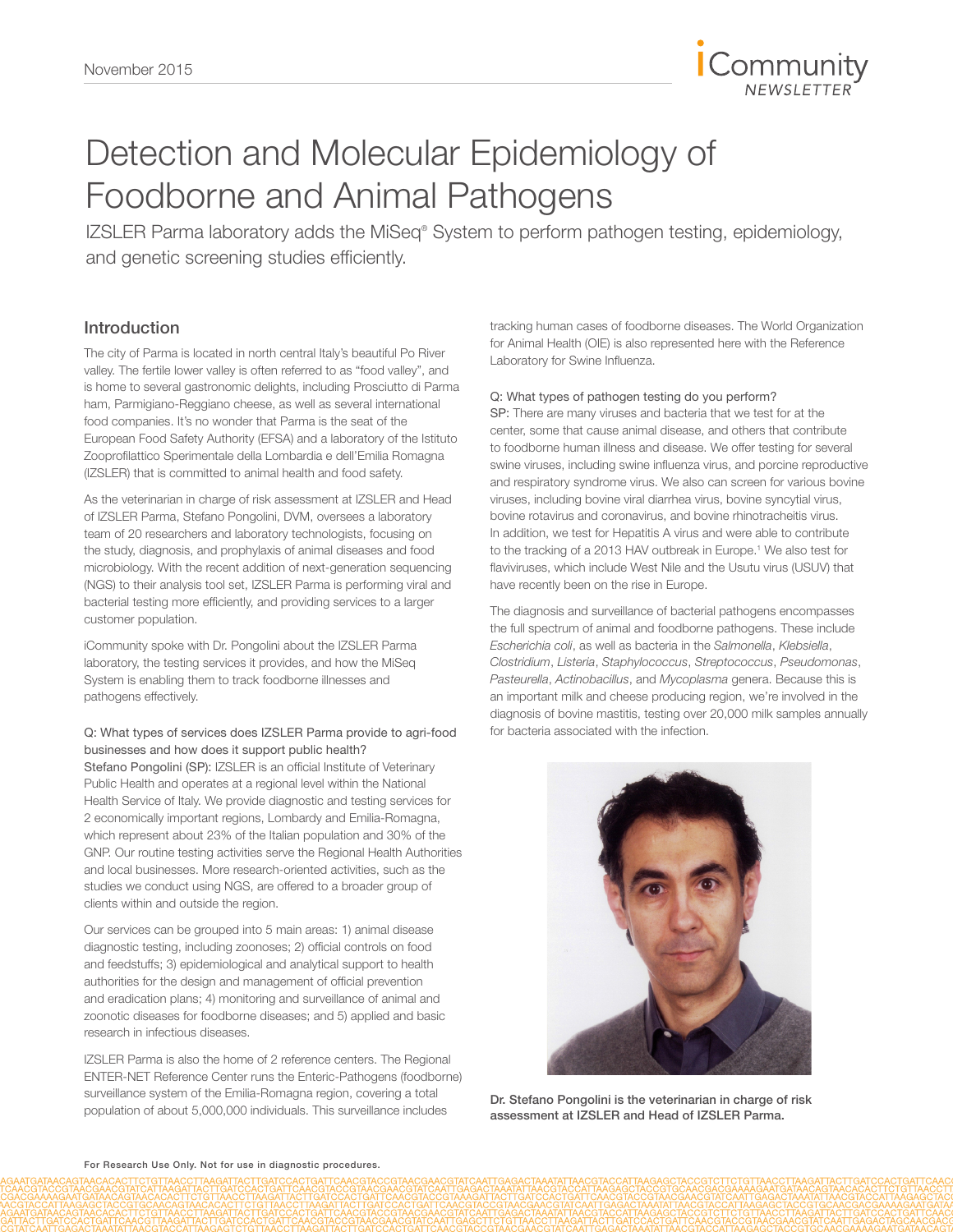#### Q: Ten years ago, what technologies did you use for food pathogen detection and typing?

SP: Over the last decade, the diagnostic techniques we've used for pathogen detection have shifted from simple agar-based differential/ selective media and biochemical tests to PCR-based molecular methods. The standard microbiology techniques are still used widely as initial diagnostics, but these methods don't provide the data necessary to perform pathogen typing for epidemiological investigations. They also don't deliver the amount of information needed to depict the distribution of pathogens in the target population (animal or human) and along the food chain.

"With NGS, we can access all the genetic variant information that a pathogen stores in its chromosome as it's spreading in the environment from an intermediate host or food to humans."

## Q: What made you consider adding NGS tools at your IZSLER Parma laboratory?

SP: With NGS, we can access all the genetic variant information that a pathogen stores in its chromosome as it's spreading in the environment from an intermediate host or food to humans. This type of information is pivotal in supporting an epidemiological investigation. We can also use NGS to identify the sources of infection and routes of transmission, along with virulence and antimicrobial resistance genes. The greatest advantage of NGS is that it enables us to use a single method to obtain all this data, rather than performing multiple analyses using several time-intensive techniques such as pulse-field gel electrophoresis (PFGE), multiple-locus variable number tandem repeat analysis (MLVA), multilocus sequence typing (MLST), or antibiograms.

Q: Why did you choose the MiSeq System over other NGS systems? SP: We chose the MiSeq System because of its base calling quality, the absence of homopolymer bias, and the high read length and yield it can achieve at an affordable instrument cost.

## Q: What types of sequencing do you perform with the MiSeq System?

SP: We have been using the MiSeq System to perform whole-genome analyses of bacterial and viral isolates whenever a foodborne outbreak is suspected or detected within our regional surveillance mandate. The speed and multiplexing capabilities of the MiSeq System enable us to perform epidemiology and genetic screening studies efficiently.

#### Q: What epidemiology studies have you performed with the MiSeq System?

SP: When we first got the MiSeq System, we wanted to implement our pipelines and evaluate the potential of this new genomic tool. So we used the MiSeq System to analyze retrospectively a human outbreak of infections by *Salmonella enterica* serovar Manhattan, a

rare serovar in humans that occurred in Italy in 2009. In particular, we performed a differential single nucleotide polymorphism (SNP) analysis in comparison with the gold-standard genotyping method, PFGE.<sup>2</sup> In that study, a total of 39 isolates were analyzed from patients, food, feed, animal, and environmental sources, resulting in 5 different PFGE profiles. Isolates epidemiologically related to the outbreak clustered within the same pulsotype, SXB\_BS.0003, without any further differentiation. Upon reanalysis by whole-genome sequencing based on total core SNPs, 4 distinct groups of isolates emerged within the outbreak pulsotype. Interestingly, outbreak-related human isolates where distinct from food-origin isolates associated with the outbreak. Following detailed analysis based on different SNP subsets, the same distinction was shown by nonsynonymous SNPs, as well as SNPs at the second and first plus second codon positions. Conversely, analyses derived from synonymous and third codon position SNPs that are less sensitive to selective pressure, showed that the food and human isolates clustered together. This indicated that all outbreak-related isolates constituted a single clone, which was in line with the epidemiological evidence. This work proved to us that subclonal genotyping based on differences in even a few SNPs (5–6) is a powerful tool for our diagnostic routine. It also highlighted the importance of carefully evaluating the output of bioinformatic analyses and the data sets used. The study was an encouraging milestone, taking advantage of the high fidelity of base calling, and therefore SNP identification, of the MiSeq System.

Q: How long did it take to add the MiSeq System into your workflow? SP: We adopted the MiSeq System in late October 2013 and included it in our workflow (library preparation and running samples) within 1 month of installation. From a practical point of view, we were up and running easily and obtained workable results for epidemiological applications quickly. Preparation of sequencing libraries is the most sensitive step of the process and it took some fine-tuning to obtain stable results. We found that it's important to spend the time up front in evaluating the quality of DNA input and setting up multiplexing protocols to ensure precise and accurate data generation.

"We chose the MiSeq System because of its base calling quality, the absence of homopolymer bias, and the high read length and yield it can achieve at an affordable instrument cost."

Q: How many sequencing runs do you perform each week? SP: We usually perform 1–2, 2 x 250 paired-end runs per week. We use the Nextera® XT Library Preparation Kit for creating sequencingready libraries of bacterial and viral DNA.

Sample number varies depending on the genome size of the pathogens. Considering a mean genome of 4.5 Mbp, we multiplex 10 bacteria plus up to 30 viruses per run.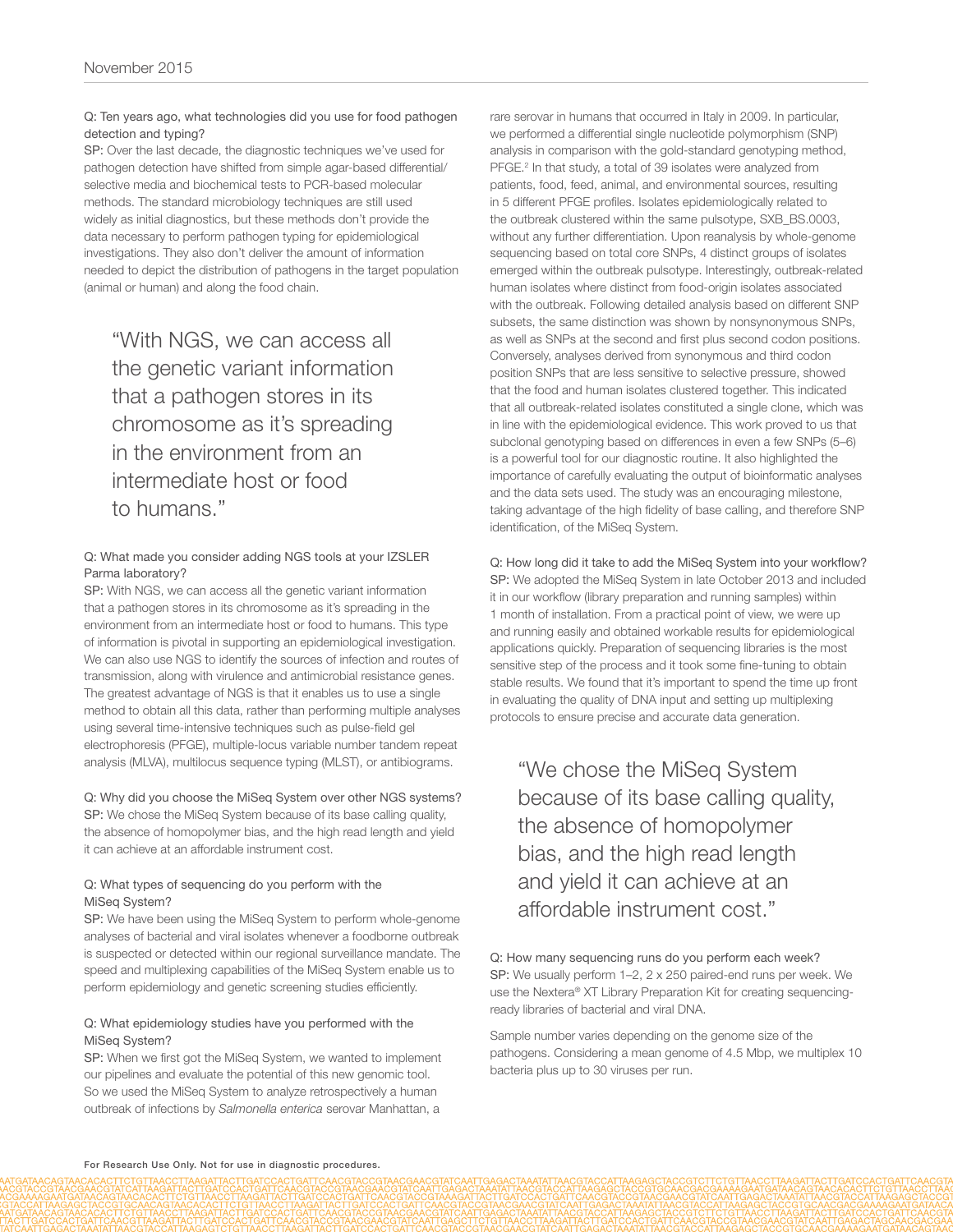Q: Why did you choose the Nextera XT Library Preparation Kit? SP: We're working with bacterial and viral clinical isolates and often deal with extremely small samples. We chose the Nextera XT Library Prep Kit because it enables us to prepare high-quality libraries from just 1 ng of input DNA.

"We adopted the MiSeq System in late October 2013 and included it in our workflow (library preparation and running samples) within 1 month of installation."

#### Q: What data analysis software do you use?

SP: Our data analysis pipelines are based almost exclusively on opensource software, which we use to perform sequencing reads QC, draft genome assembly and annotation, variant detection, and phylogenetic analysis of clinical isolates.

#### Q: Do you include sequencing data in the reports you provide to customers?

SP: We are a public health laboratory, so our main NGS activities are focused on epidemiological surveillance of human and animal pathogens within the horizon of official surveillance plans. From this perspective, we include the relevant details of our data analyses, including sequencing data, in the technical reports sent to the competent authorities.

"We chose the Nextera XT Library Prep Kit because it enables us to prepare high-quality libraries from just 1 ng of input DNA."

#### Q: How do you see NGS enhancing or expanding your service offering in the future?

SP: Molecular epidemiology relies on precise typing of clinical and environmental isolates to solve important problems in public health, especially for outbreak investigations. The more variants, mainly SNPs, that we can describe for each single strain under scrutiny, the higher the probability of finding the sources of infections and routes of transmission, along with virulence and fitness determinants of pathogens.

In the past, this information was obtained using several different analytical methods, each one having limitations and lengthy workflow times that could jeopardize the fast response of health authorities to an infectious outbreak. The MiSeq System has proven it can provide all this information from a single run quickly and efficiently. It takes just 3 days from clinical isolates in pure culture to analyzed sequence data. In addition, the MiSeq System can access all the information stored in a pathogen's genome, providing the data to infer correct pathogen typing. In fact, the amount of informative genetic data the MiSeq System provides is greater than the sum of the data generated using all 'traditional' methods, enabling the identification of correct isolate relatedness even without epidemiological metadata. With NGS costs rapidly decreasing and data analysis pipelines being tested and validated worldwide, we look forward to replacing all our traditional analytical methods with a single, dedicated NGS pipeline.

# **References**

- 1. [Fitzgerald M, Thornton L, O'Gorman J, et al. Outbreak of a hepatitis A](http://www.ncbi.nlm.nih.gov/pubmed/25375902)  [infection associated with the consumption of frozen berries, Ireland, 2013](http://www.ncbi.nlm.nih.gov/pubmed/25375902) [linked to an international outbreak.](http://www.ncbi.nlm.nih.gov/pubmed/25375902) *Euro Surveill.* 2014; 19(43) pii: 20942.
- 2. [Scaltriti E, Sassera D, Comandatore F, et al. Differential single nucleotide](http://www.ncbi.nlm.nih.gov/pubmed/25653407)  [polymorphism-based analysis of an outbreak caused by](http://www.ncbi.nlm.nih.gov/pubmed/25653407) *Salmonella enterica*  [serovar Manhattan reveals epidemiological details missed by standard](http://www.ncbi.nlm.nih.gov/pubmed/25653407)  [pulsed-field gel electrophoresis.](http://www.ncbi.nlm.nih.gov/pubmed/25653407) *J Clin Microbiol.* 2015; 53:1227–1238.

#### Learn more about the Illumina product and system mentioned in this article:

- [MiSeq System, www.illumina.com/systems/miseq.html](http://www.illumina.com/systems/miseq.html)
- [Nextera XT DNA Library Preparation Kit, www.illumina.com/](http://www.illumina.com/products/nextera_xt_dna_library_prep_kit.html) [products/nextera\\_xt\\_dna\\_library\\_prep\\_kit.html](http://www.illumina.com/products/nextera_xt_dna_library_prep_kit.html)